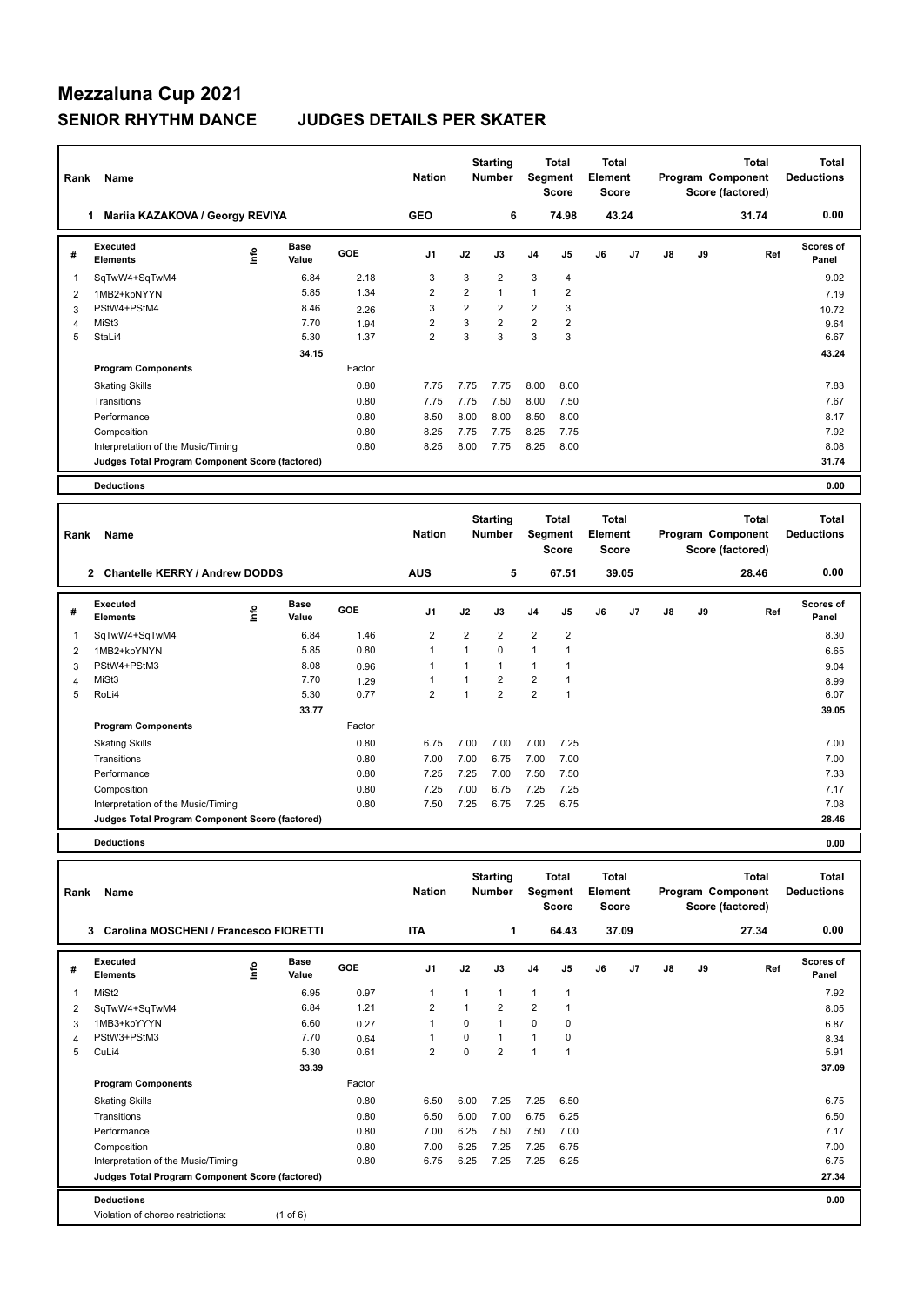# **Mezzaluna Cup 2021**

### **SENIOR RHYTHM DANCE JUDGES DETAILS PER SKATER**

| Rank         | Name                                            |      |                      |        | <b>Nation</b>  |      | <b>Starting</b><br><b>Number</b> | Segment        | <b>Total</b><br><b>Score</b> | <b>Total</b><br>Element<br><b>Score</b> |       |    |    | <b>Total</b><br>Program Component<br>Score (factored)        | <b>Total</b><br><b>Deductions</b> |
|--------------|-------------------------------------------------|------|----------------------|--------|----------------|------|----------------------------------|----------------|------------------------------|-----------------------------------------|-------|----|----|--------------------------------------------------------------|-----------------------------------|
|              | 4 Anastasiya POLIBINA / Pavel GOLOVISHNIKOV     |      |                      |        |                |      | $\overline{2}$                   |                | 59.18                        |                                         | 34.06 |    |    | 25.12                                                        | 0.00                              |
| #            | Executed<br><b>Elements</b>                     | lnfo | <b>Base</b><br>Value | GOE    | J <sub>1</sub> | J2   | J3                               | J <sub>4</sub> | J <sub>5</sub>               | J6                                      | J7    | J8 | J9 | Ref                                                          | <b>Scores of</b><br>Panel         |
| $\mathbf{1}$ | MiSt <sub>2</sub>                               |      | 6.95                 | 0.32   | 0              | 0    | 0                                | $\overline{2}$ | $\mathbf{1}$                 |                                         |       |    |    |                                                              | 7.27                              |
| 2            | SqTwW4+SqTwM4                                   |      | 6.84                 | 0.24   | 0              | 0    | $\mathbf{1}$                     | $\overline{2}$ | $\mathbf 0$                  |                                         |       |    |    |                                                              | 7.08                              |
| 3            | 1MB1+kpNYNN                                     |      | 5.35                 | 0.00   | 0              | $-1$ | $\overline{2}$                   | 0              | 0                            |                                         |       |    |    |                                                              | 5.35                              |
| 4            | PStW2+PStM3                                     |      | 7.33                 | 0.96   | 1              | 0    | $\mathbf{1}$                     | 1              | 1                            |                                         |       |    |    |                                                              | 8.29                              |
| 5            | RoLi4                                           |      | 5.30                 | 0.77   | $\overline{2}$ |      | 3                                | 0              | $\overline{2}$               |                                         |       |    |    |                                                              | 6.07                              |
|              |                                                 |      | 31.77                |        |                |      |                                  |                |                              |                                         |       |    |    |                                                              | 34.06                             |
|              | <b>Program Components</b>                       |      |                      | Factor |                |      |                                  |                |                              |                                         |       |    |    |                                                              |                                   |
|              | <b>Skating Skills</b>                           |      |                      | 0.80   | 5.50           | 5.75 | 6.75                             | 6.75           | 6.50                         |                                         |       |    |    |                                                              | 6.33                              |
|              | Transitions                                     |      |                      | 0.80   | 5.50           | 5.75 | 6.50                             | 6.75           | 6.00                         |                                         |       |    |    |                                                              | 6.08                              |
|              | Performance                                     |      |                      | 0.80   | 5.75           | 5.75 | 6.75                             | 7.25           | 6.75                         |                                         |       |    |    |                                                              | 6.42                              |
|              | Composition                                     |      |                      | 0.80   | 5.75           | 5.50 | 6.50                             | 7.00           | 6.50                         |                                         |       |    |    |                                                              | 6.25                              |
|              | Interpretation of the Music/Timing              |      |                      | 0.80   | 5.75           | 5.50 | 6.75                             | 7.00           | 6.50                         |                                         |       |    |    |                                                              | 6.33                              |
|              | Judges Total Program Component Score (factored) |      |                      |        |                |      |                                  |                |                              |                                         |       |    |    |                                                              | 25.12                             |
|              | <b>Deductions</b>                               |      |                      |        |                |      |                                  |                |                              |                                         |       |    |    |                                                              | 0.00                              |
| Rank         | Name                                            |      |                      |        | <b>Nation</b>  |      | <b>Starting</b><br><b>Number</b> | Segment        | <b>Total</b><br><b>Score</b> | <b>Total</b><br>Element<br>$S_{CMB}$    |       |    |    | <b>Total</b><br><b>Program Component</b><br>Score (factored) | <b>Total</b><br><b>Deductions</b> |

|                                           |                                                 |   |               |            |                |              |                | <b>Score</b><br><b>Score</b> |                |       |    | Score (factored) |       |      |                           |
|-------------------------------------------|-------------------------------------------------|---|---------------|------------|----------------|--------------|----------------|------------------------------|----------------|-------|----|------------------|-------|------|---------------------------|
| 5<br>Maria Sofia PUCHEROVA / Nikita LYSAK |                                                 |   |               | <b>SVK</b> |                | 4            |                | 57.74                        |                | 33.80 |    |                  | 23.94 | 0.00 |                           |
| #                                         | Executed<br><b>Elements</b>                     | ۴ | Base<br>Value | <b>GOE</b> | J <sub>1</sub> | J2           | J3             | J <sub>4</sub>               | J <sub>5</sub> | J6    | J7 | J8               | J9    | Ref  | <b>Scores of</b><br>Panel |
| 1                                         | 1MB2+kpYYNN                                     |   | 5.85          | 0.27       | $\mathbf 0$    | $\mathbf{1}$ | $\mathbf 0$    | 1                            | $\mathbf 0$    |       |    |                  |       |      | 6.12                      |
| 2                                         | PStW3+PStM2                                     |   | 7.33          | 0.32       | 1              | $\Omega$     | $\mathbf{1}$   | 0                            | 0              |       |    |                  |       |      | 7.65                      |
| 3                                         | SqTwW4+SqTwM4                                   |   | 6.84          | 0.48       | 1              | 0            | 1              | 1                            | 0              |       |    |                  |       |      | 7.32                      |
| 4                                         | MiSt <sub>2</sub>                               |   | 6.95          | 0.00       | 0              |              | 0              | 0                            | 0              |       |    |                  |       |      | 6.95                      |
| 5                                         | RoLi4                                           |   | 5.30          | 0.46       | 1              | 1            | $\overline{1}$ | 1                            | 1              |       |    |                  |       |      | 5.76                      |
|                                           |                                                 |   | 32.27         |            |                |              |                |                              |                |       |    |                  |       |      | 33.80                     |
|                                           | <b>Program Components</b>                       |   |               | Factor     |                |              |                |                              |                |       |    |                  |       |      |                           |
|                                           | <b>Skating Skills</b>                           |   |               | 0.80       | 6.25           | 6.25         | 5.75           | 6.00                         | 5.75           |       |    |                  |       |      | 6.00                      |
|                                           | Transitions                                     |   |               | 0.80       | 6.00           | 6.25         | 5.50           | 5.25                         | 5.50           |       |    |                  |       |      | 5.67                      |
|                                           | Performance                                     |   |               | 0.80       | 6.50           | 6.50         | 5.75           | 6.25                         | 6.00           |       |    |                  |       |      | 6.25                      |
|                                           | Composition                                     |   |               | 0.80       | 6.25           | 6.25         | 5.75           | 6.00                         | 5.75           |       |    |                  |       |      | 6.00                      |
|                                           | Interpretation of the Music/Timing              |   |               | 0.80       | 6.50           | 6.50         | 5.75           | 5.75                         | 5.50           |       |    |                  |       |      | 6.00                      |
|                                           | Judges Total Program Component Score (factored) |   |               |            |                |              |                |                              |                |       |    |                  |       |      | 23.94                     |
|                                           |                                                 |   |               |            |                |              |                |                              |                |       |    |                  |       |      |                           |

**Deductions 0.00**

| Rank | Name                                                               | <b>Nation</b> | <b>Starting</b><br><b>Number</b>    |            | Segment        | <b>Total</b><br><b>Score</b> | <b>Total</b><br>Element<br><b>Score</b> |                |                |    | <b>Total</b><br>Program Component<br>Score (factored) | <b>Total</b><br><b>Deductions</b> |    |       |                    |
|------|--------------------------------------------------------------------|---------------|-------------------------------------|------------|----------------|------------------------------|-----------------------------------------|----------------|----------------|----|-------------------------------------------------------|-----------------------------------|----|-------|--------------------|
|      | 6<br>Aurelija IPOLITO / Luke RUSSEL                                |               |                                     |            | <b>LAT</b>     |                              | 3                                       |                | 57.45          |    | 33.17                                                 |                                   |    | 24.28 | 0.00               |
| #    | Executed<br><b>Elements</b>                                        | ١mfo          | <b>Base</b><br>Value                | <b>GOE</b> | J <sub>1</sub> | J2                           | J3                                      | J <sub>4</sub> | J <sub>5</sub> | J6 | J7                                                    | J8                                | J9 | Ref   | Scores of<br>Panel |
| 1    | 1MB2+kpYYNN                                                        |               | 5.85                                | 0.27       | 1              | $\Omega$                     | $\mathbf{1}$                            | $\mathbf 0$    | 0              |    |                                                       |                                   |    |       | 6.12               |
| 2    | PStW3+PStM2                                                        |               | 7.33                                | 0.32       | $\mathbf 1$    | 1                            | $\mathbf{1}$                            | $-1$           | $-1$           |    |                                                       |                                   |    |       | 7.65               |
| 3    | SqTwW3+SqTwM4                                                      |               | 6.47                                | 0.72       | $\mathbf 1$    | 0                            | 1                                       | 1              | 1              |    |                                                       |                                   |    |       | 7.19               |
| 4    | MiSt1                                                              |               | 6.45                                | 0.00       | 0              | 0                            | $\mathbf{1}$                            | $\mathbf 0$    | 0              |    |                                                       |                                   |    |       | 6.45               |
| 5    | RoLi4                                                              |               | 5.30                                | 0.46       | $\mathbf{1}$   | 1                            | $\overline{2}$                          | $\overline{1}$ | $\mathbf{1}$   |    |                                                       |                                   |    |       | 5.76               |
|      |                                                                    |               | 31.40                               |            |                |                              |                                         |                |                |    |                                                       |                                   |    |       | 33.17              |
|      | <b>Program Components</b>                                          |               |                                     | Factor     |                |                              |                                         |                |                |    |                                                       |                                   |    |       |                    |
|      | <b>Skating Skills</b>                                              |               |                                     | 0.80       | 6.00           | 6.00                         | 5.75                                    | 5.25           | 6.75           |    |                                                       |                                   |    |       | 5.92               |
|      | Transitions                                                        |               |                                     | 0.80       | 6.00           | 6.00                         | 5.75                                    | 5.50           | 6.00           |    |                                                       |                                   |    |       | 5.92               |
|      | Performance                                                        |               |                                     | 0.80       | 6.50           | 6.25                         | 6.00                                    | 5.25           | 7.00           |    |                                                       |                                   |    |       | 6.25               |
|      | Composition                                                        |               |                                     | 0.80       | 6.25           | 6.00                         | 6.00                                    | 5.25           | 6.25           |    |                                                       |                                   |    |       | 6.08               |
|      | Interpretation of the Music/Timing                                 |               |                                     | 0.80       | 6.25           | 6.25                         | 6.00                                    | 5.50           | 6.50           |    |                                                       |                                   |    |       | 6.17               |
|      | Judges Total Program Component Score (factored)                    |               |                                     |            |                |                              |                                         |                |                |    |                                                       |                                   |    |       | 24.28              |
|      | <b>Deductions</b>                                                  |               |                                     |            |                |                              |                                         |                |                |    |                                                       |                                   |    |       | 0.00               |
|      | Music requirements violation:<br>Violation of choreo restrictions: |               | $(1$ of $6)$<br>$(2 \text{ of } 6)$ |            |                |                              |                                         |                |                |    |                                                       |                                   |    |       |                    |